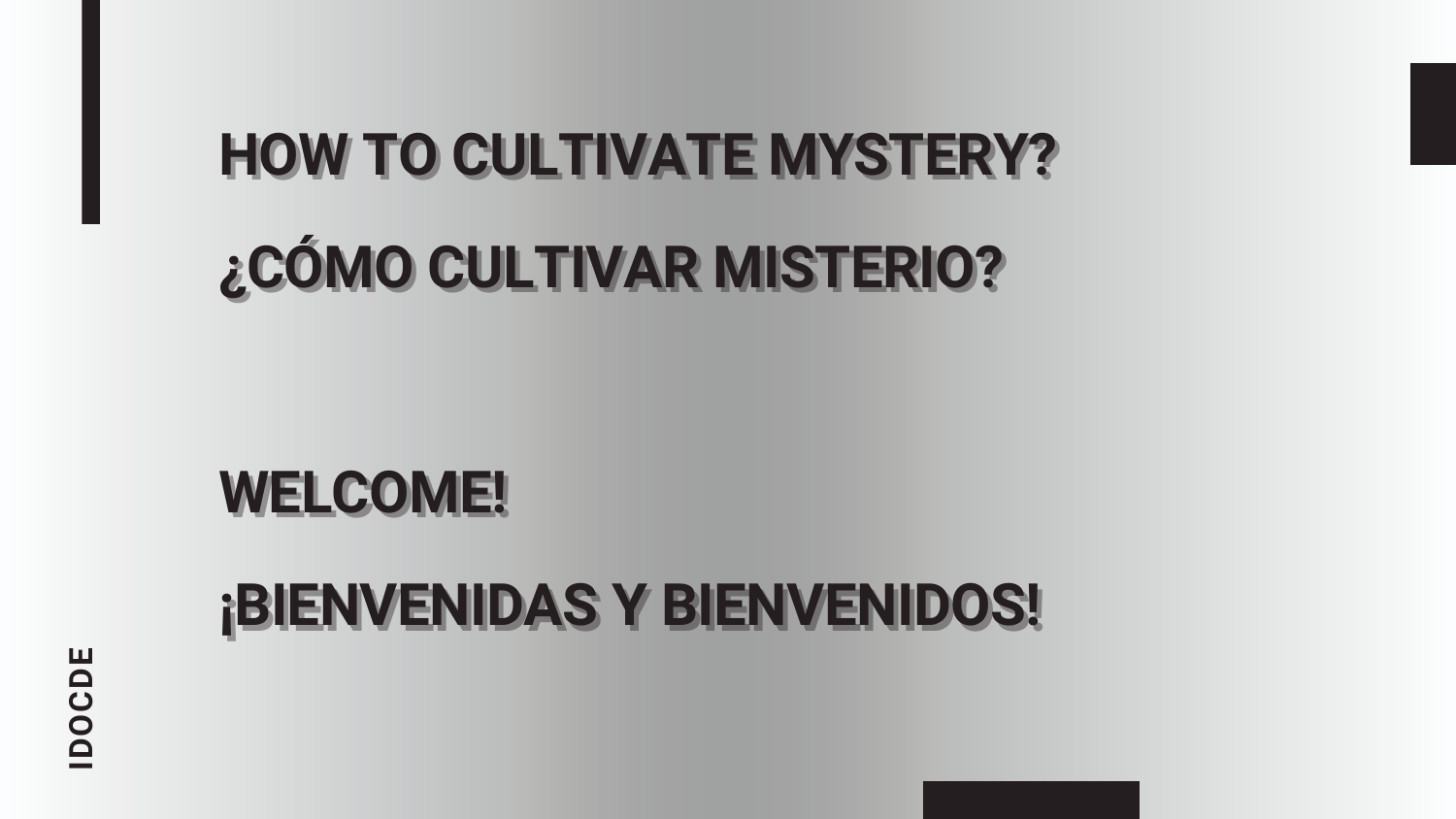### **GENERAL CONSIDERATIONS:**

 $\overline{\phantom{a}}$ 

**Join this mysterious dance whenever you are ready Listen and follow Move as you wish Do what you see Observe Cultivate calm Breathe ENJOY! DON´T TRY TO UNDERSTAND NOT KNOWING IS NORMAL Chaos is invited. Embrace it Open the door to the ones that are not with us Surrender to the unknown…**

**Allow the unseen and unspoken to be present**

**LET IT HAPPEN!**

### **CONSIDERACIONES GENERALES:**

**Únete a esta misteriosa danza, cuando estés lista(o) Muévete como quieras Escucha Haz lo que veas Observa Cultiva Calma Respira. ¡DISFRUTA! NO TRATES DE ENTENDER NO SABER ES NORMAL Caos está invitado. ¡Abrázalo!**

**Abre la puerta a quienes se han ido. Ríndete a lo desconocido.**

**Permite a quienes estén ausentes se hagan presentes...**

**¡PERMITE QUE SUCEDA!**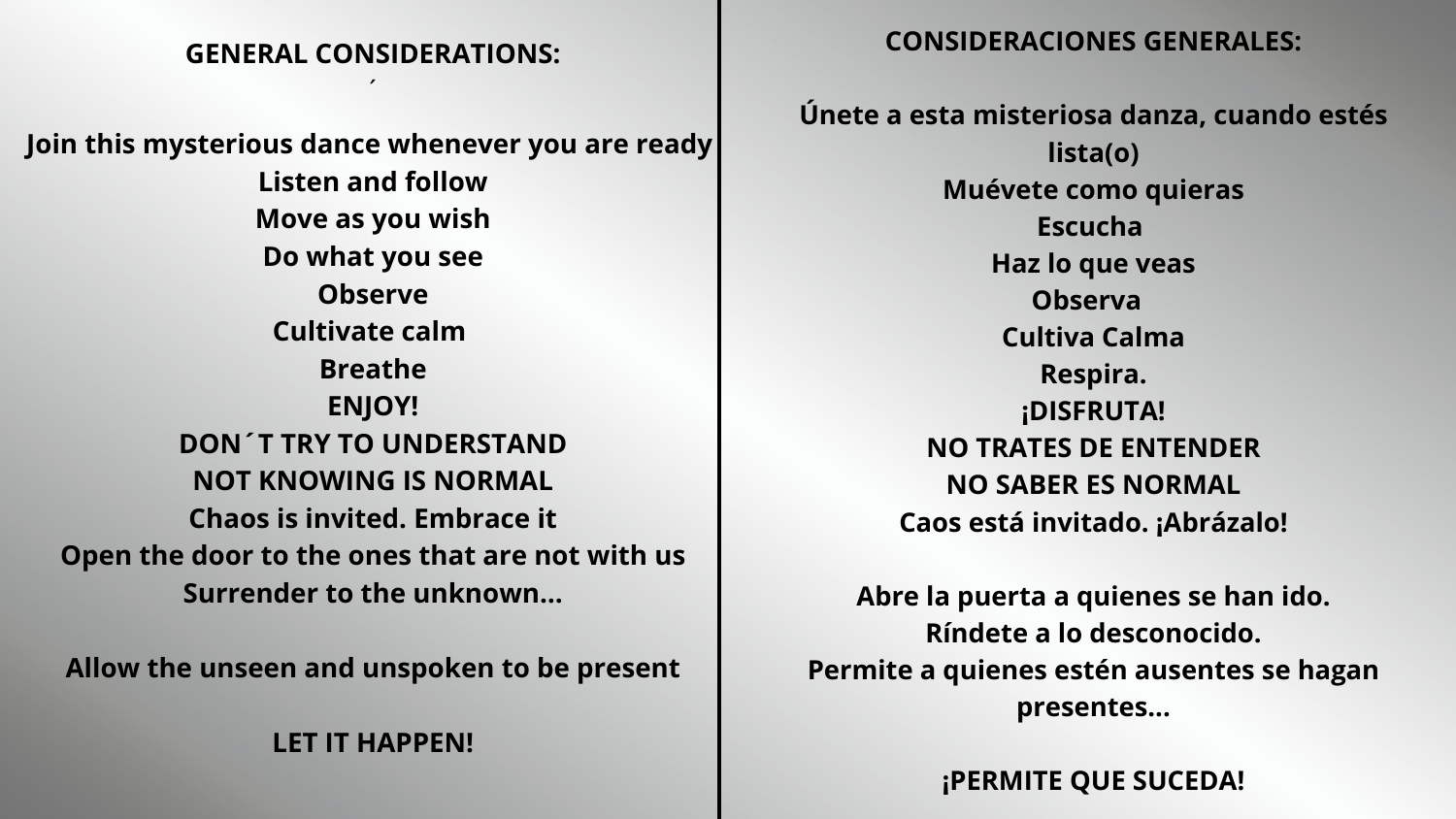| <b>RECIPE:</b>                                                                                                                                                 |                                         |
|----------------------------------------------------------------------------------------------------------------------------------------------------------------|-----------------------------------------|
| <b>PLEASE BRING</b>                                                                                                                                            |                                         |
| <b>INGREDIENTS:</b>                                                                                                                                            |                                         |
| 1. Paper and a pen                                                                                                                                             |                                         |
| 2. At least one mysterious object. (It could be more).<br>Objects have memory. For sure, you 've been<br>keeping one or more. Maybe you don't even know<br>why | 2. Objet<br>objetos tie<br>$\mathbf{O}$ |
| 3. Mirror and/or another mobile device                                                                                                                         | 3.                                      |
| <b>4. Curious body</b>                                                                                                                                         |                                         |
| 5. A lamp                                                                                                                                                      |                                         |
| 6. A translucent fabric                                                                                                                                        |                                         |
| 7. Musical instrument (optional)                                                                                                                               | 7.                                      |
| 8. You don't have to bring anything                                                                                                                            |                                         |
| 9. You can bring something that is not listed                                                                                                                  | 9.Pue                                   |

### **RECETA POR FAVOR TRAE INGREDIENTES:**

**1. Hoja de papel y pluma**

**2. Objeto misterioso. (Pueden ser varios). Los objetos tienen memoria. Seguramente guardas uno o más y ni siquiera sabes por qué**

**3. Espejo y/u otro dispositivo móvil**

**4. Cuerpo curioso**

**5. Una lámpara**

**6. Una tela translúcida**

**7. Instrumento musical (opcional)**

**8.Puedes traer nada traer**

**9.Puedes traer algo que no esté enlistado**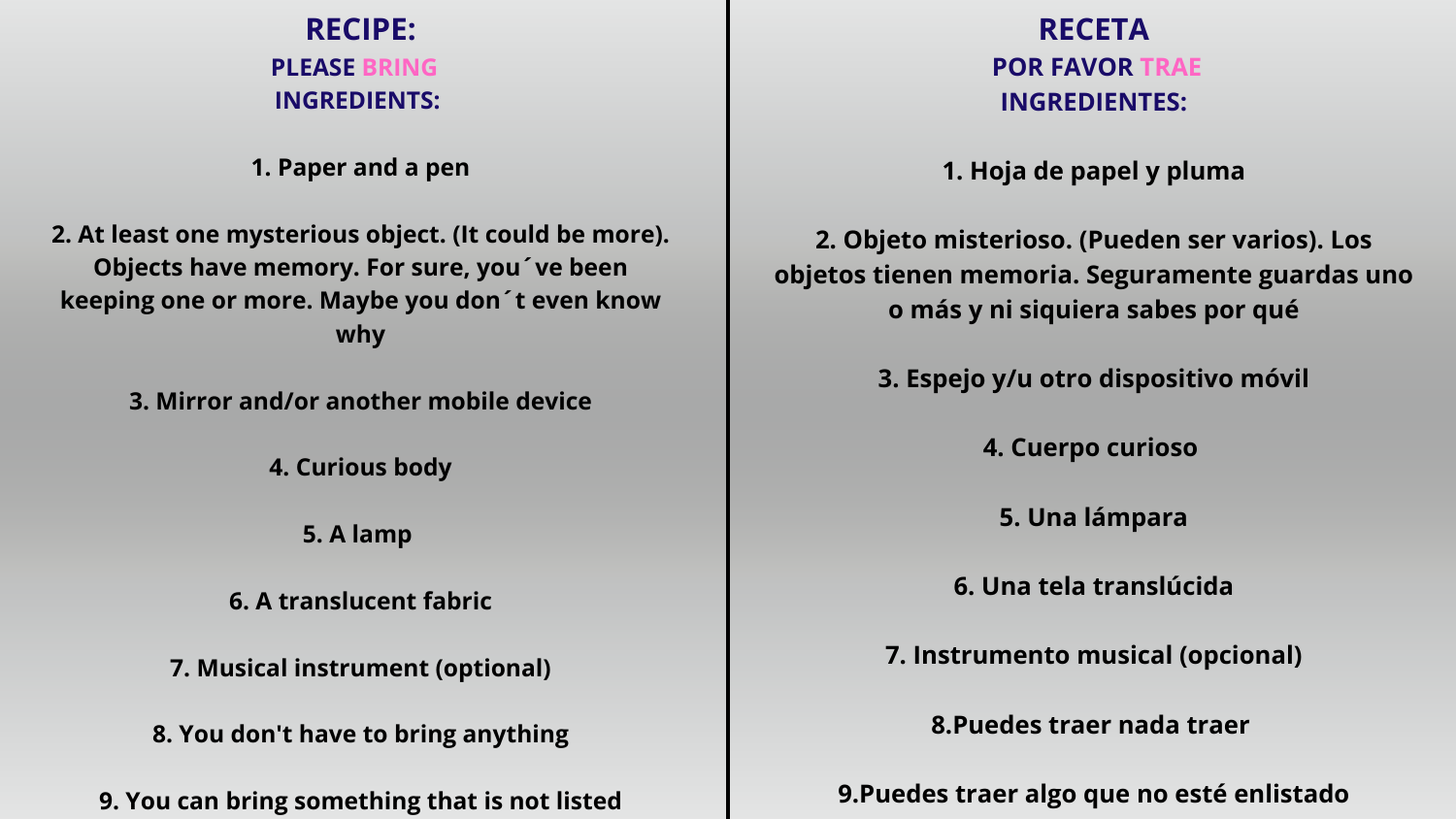### **INSTRUCTIONS:**

### **Observe. Feel. Follow. Respond**

## **ABOUT THE OBJECTS: use them when it feels right**

### **INSTRUCCIONES:**

### **Observa. Siente. Sigue. Responde**

### **SOBRE LOS OBJETOS: úsalos cuando se necesite**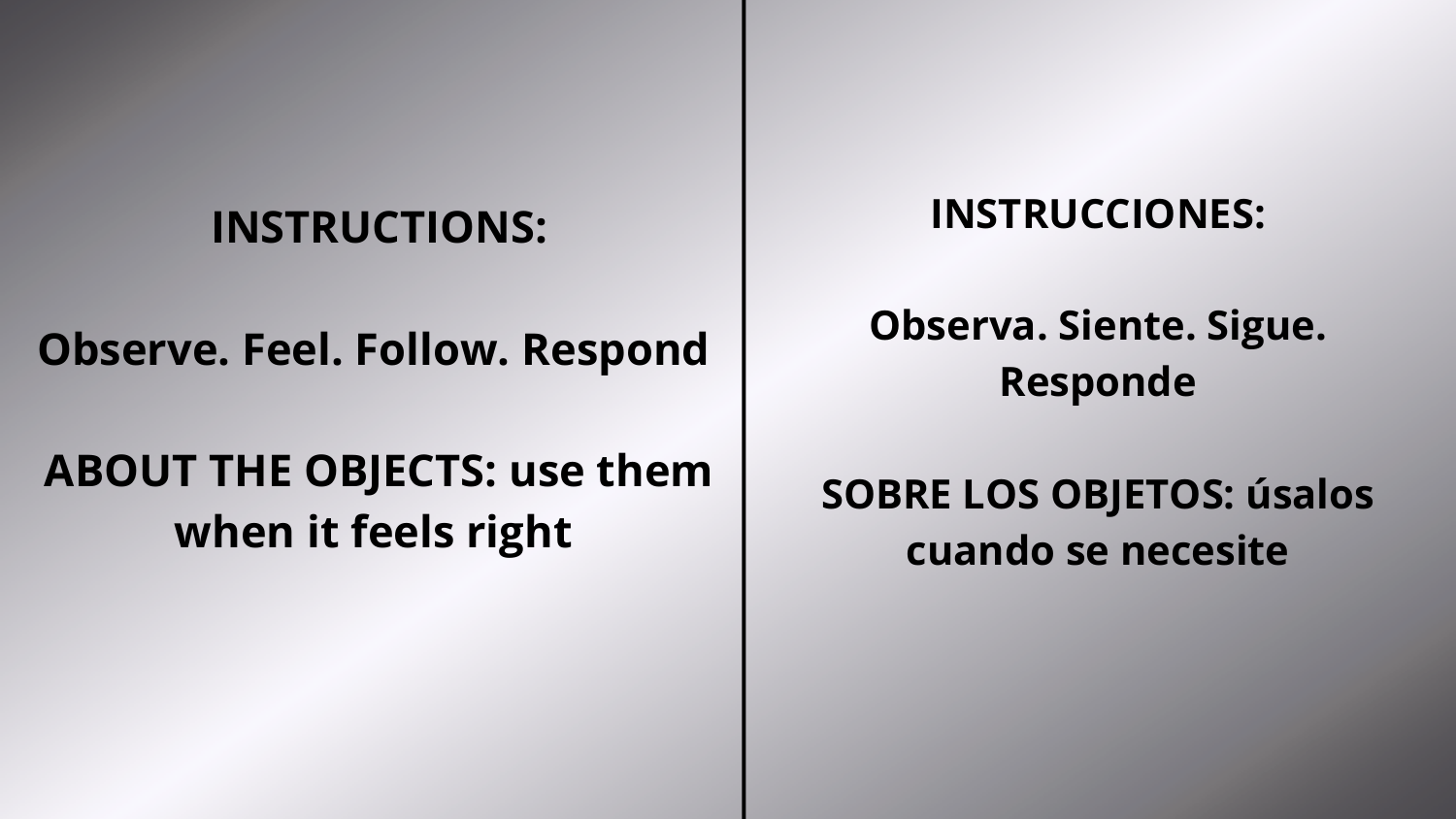- **Write the word "SILENCE" on a piece of paper**
- **You can put it in front of the camera as often as you want**
- **Maximum 30 seconds each time (it could be less).**
- **When you see someone else is using the SILENCE card, put yours up, for 30 seconds, it could be less.**

### **ABOUT THE CARD SILENCE:**

- **Escribe la palabra SILENCIO en el pedazo de papel.**
	- **Podrás ponerla frente a la cámara cuantas veces quieras.**
- **Máximo por 30 segundos (puede**
	- **ser menos) por vez.**
- **Cuando veas que alguien más usa la tarjeta SILENCIO, pon la tuya también.**
- **Máximo por 30 segundos, puede ser menos.**

### **SOBRE LA TARJETA SILENCIO:**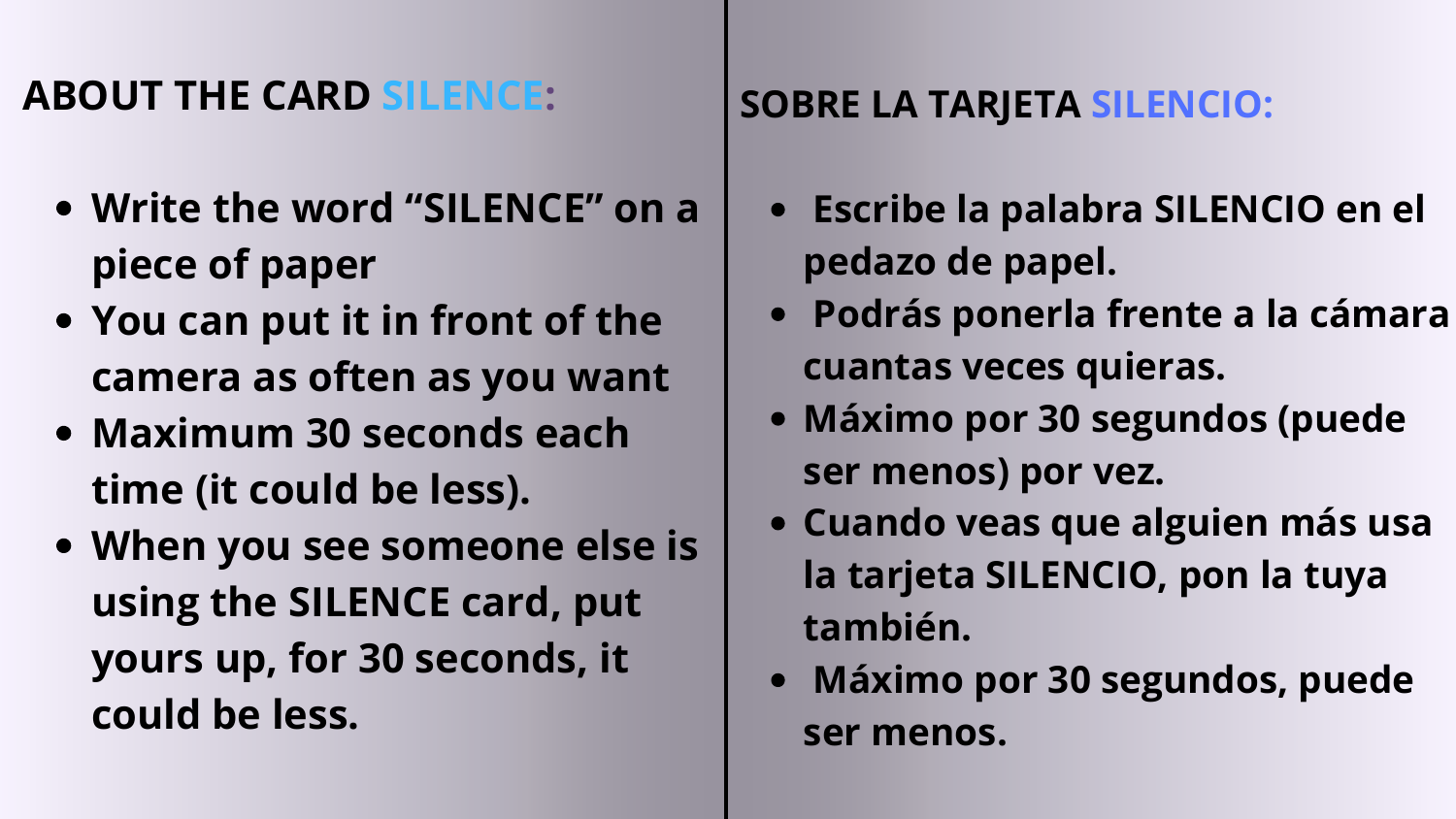- **Put yourself in front of your camara.**
- **It´s recomennded to use gallery view.**
- **If you have questions, write them in the chat.**
- **Probably no answer will come.**
- **REMEMBER: you can close your eyes in anytime, especially if you feel lost or anxious, or just because you want to. Close your EYES, ignore the CAMERA, go to your BODY, let it speak, go INSIDE. FIND your DANCE. Trust other will accompany you, and even dance with you.**

### **It´ s almost time to start!**

- **Ponte enfrente de la cámara.**
- **Es recomendable poner vista de galería.**
- **Si tienes preguntas, escríbelas en el chat.**
- **Probablemente no habrá respuesta.**
- **TOMA EN CUENTA QUE: En cualquier momento, -si te sientes perdida (o), ansiosa (o), o sólo porque SE TE ANTOJA-, puedes CERRAR los ojos, ignorar la CÁMARA, ir a tu CUERPO, dejarlo hablar, ir DENTRO. DESCUBRE tu DANZA. Confía en que otro te acompaña, e incluso baila contigo.**

### **¡Esto está por empezar!**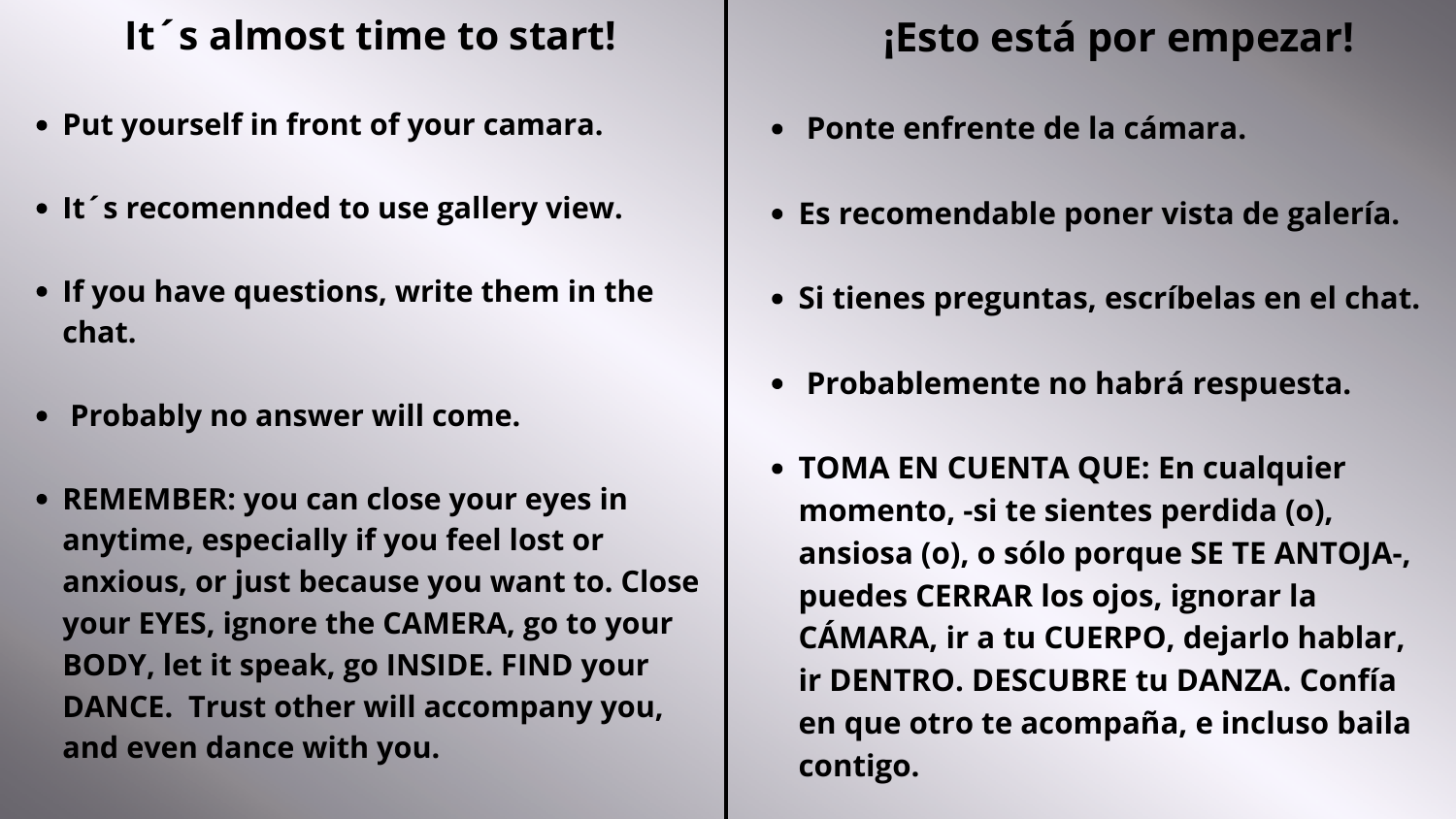**Move as you wish. Do what you see.**

**Mirror the movement of someone else and try to not let that person notice you are mirroring them.**

**Mirror someone with another part of your body.**

<u>ဟ</u> **OMEOGRA PHICS T**

**S :**

> **Make magic by weaving with words.You can use the rename tool or a piece of paper.**

**Mirror the movement of someone else, and allow that person to notice.**

**Make magic moving across the space (DH)**

**Stop and just watch.**

**Follow a person, do what she or he does, follow one person or two, or three, or four, or five, or six, or more and more. RA**

**Respond to the movement of the others.**

**Feel the energy start to grow.**

**Pause**

**Sing**

**Speak your native language, make sounds with your tongue, invent.**

**Copy, feel and listen to the sounds of the words you don ´t understand.**

**C**

 $\overline{M}$ **I B**

**H**

**O**

**ES** 

**R**

**E**

**I A**

 $\boldsymbol{\mathsf{S}}$ 

**FI** 

 $\overline{M}$ **:**

**T**

**E**

**GIE**

**Haz lo que veas. Muévete como quieras.**

**Haz espejo de otra persona. No permitas que se dé cuenta.**

**Haz espejo de otra persona. Permite que se de cuenta.**

**Toma el movimiento de otra persona y hazlo con otra parte del cuerpo.**

**Sigue a una persona, haz el mismo movimiento, sigue a dos, a tres, a cuatro, a cinco, a seis, a más…**

**Haz magia tejiendo palabras. Puedes usar la herramienta de renombrar**

**Pausa.**

**Responde al movimiento de los demás.**

**Observa cómo la energía crece.**

**Juega con la lengua, habla tu lengua nativa, haz sonidos, inventa.**

**Haz magia cruzando el espacio (DH).**

**Detente. Sólo mira.**

**Canta**

**Copia, siente, o juega con los sonidos de palabras que no entiendes.**

**P**

**O**

**L**

**E**

 $\boldsymbol{\mathsf{S}}$ 

**T**

**RA**

**O**

**T**

**R**

**E**

**E**

**G**

**G**

**C**

**C**

**A**

**O**

**RÁ**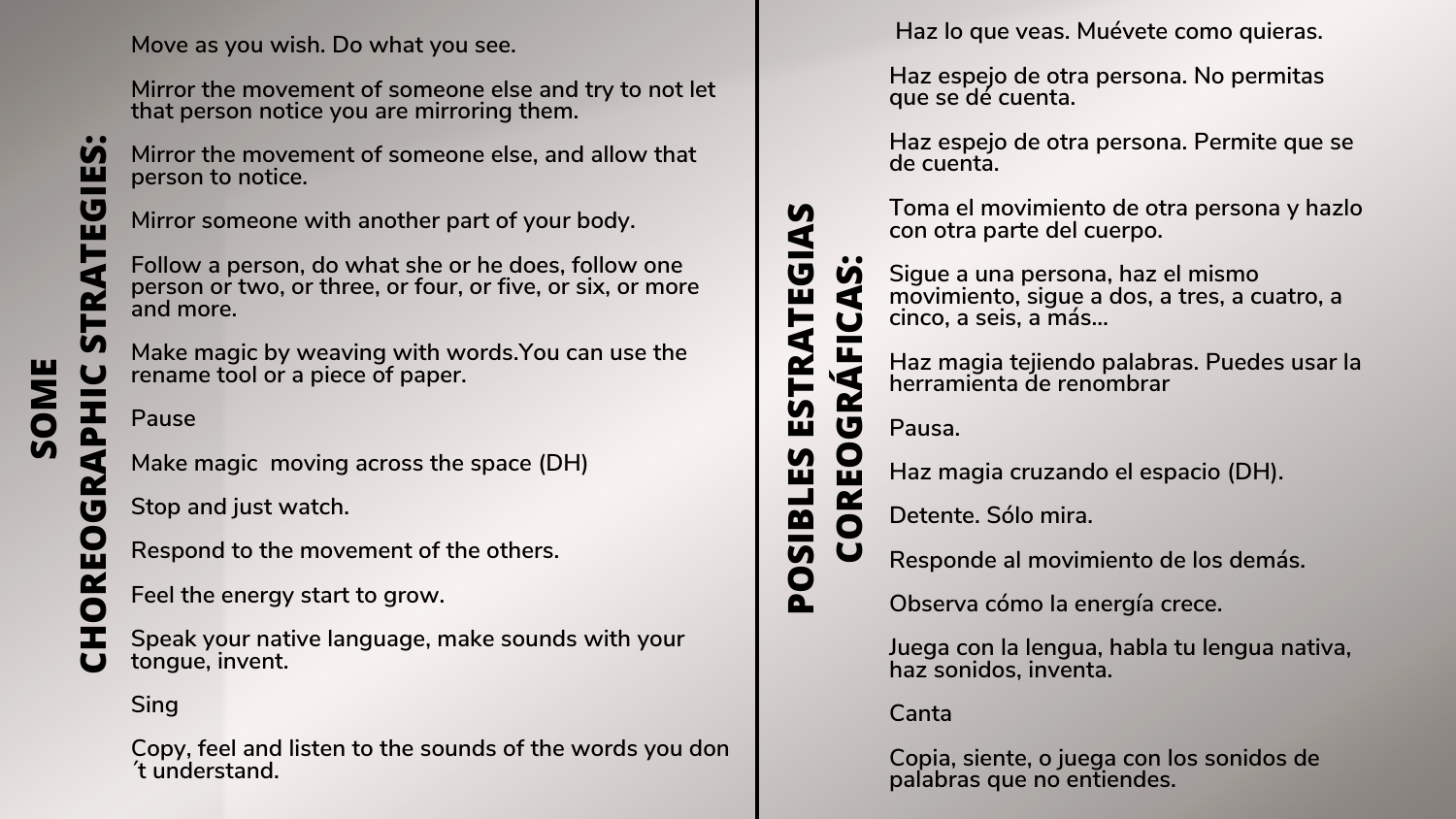# **Join the break-out room. Watch the eyes of your partner. Dance together. Let your body do the talking.**

**Únete a la sala de grupos pequeños mira a los ojos a tu pareja. Baila con ella. Deja a tu cuerpo hacer la conversación.**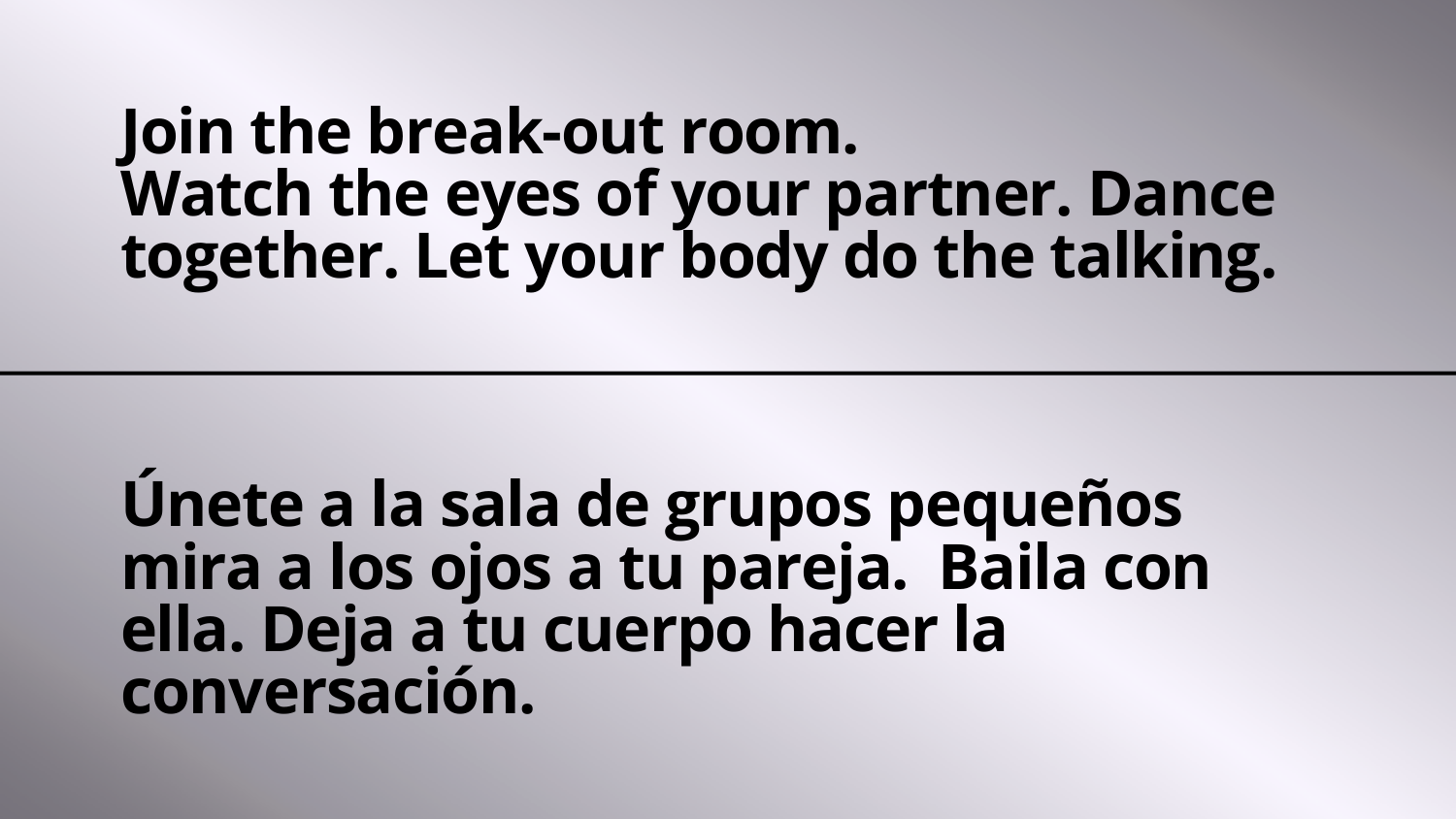# **Make poetry with words,write them in the chat. This is a gift for your partner. You can rename yourself with the**

# **words you receive.**

# **Haz poesía con las palabras. Pónlas en el chat. Este es un regalo para tu compañero.**

**Puedes renombrarte con las palabras que recibas.**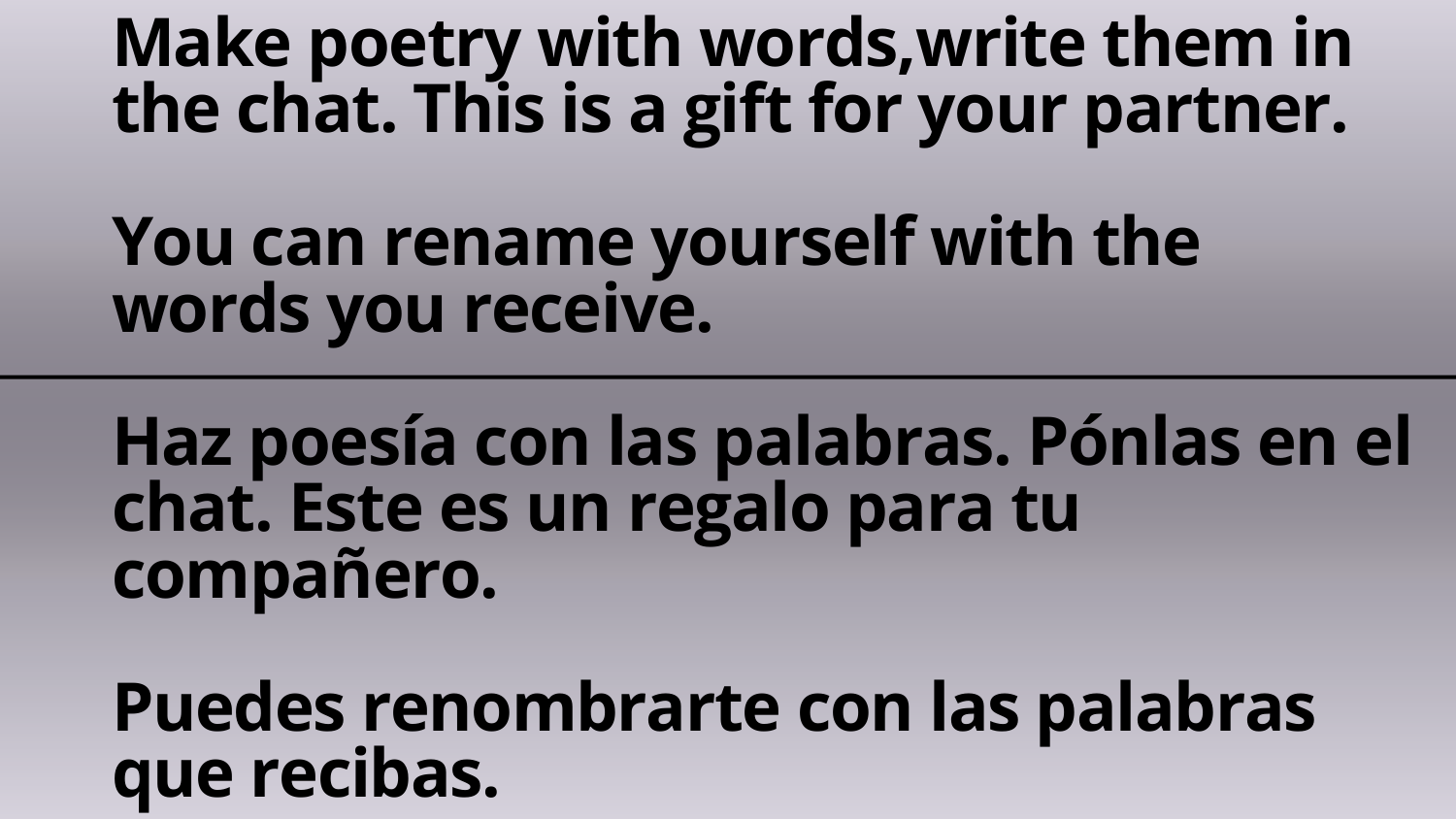# **WE ARE CLOSE TO THE END**

**Be still. Don't anticipate the finale. Don't make ANY word or gesture that denotes it's over.**

# **ESTO ESTÁ POR TERMINAR**

**Ten calma. No digas NINGUNA palabra ni hagas NINGÚN gesto que denote final.**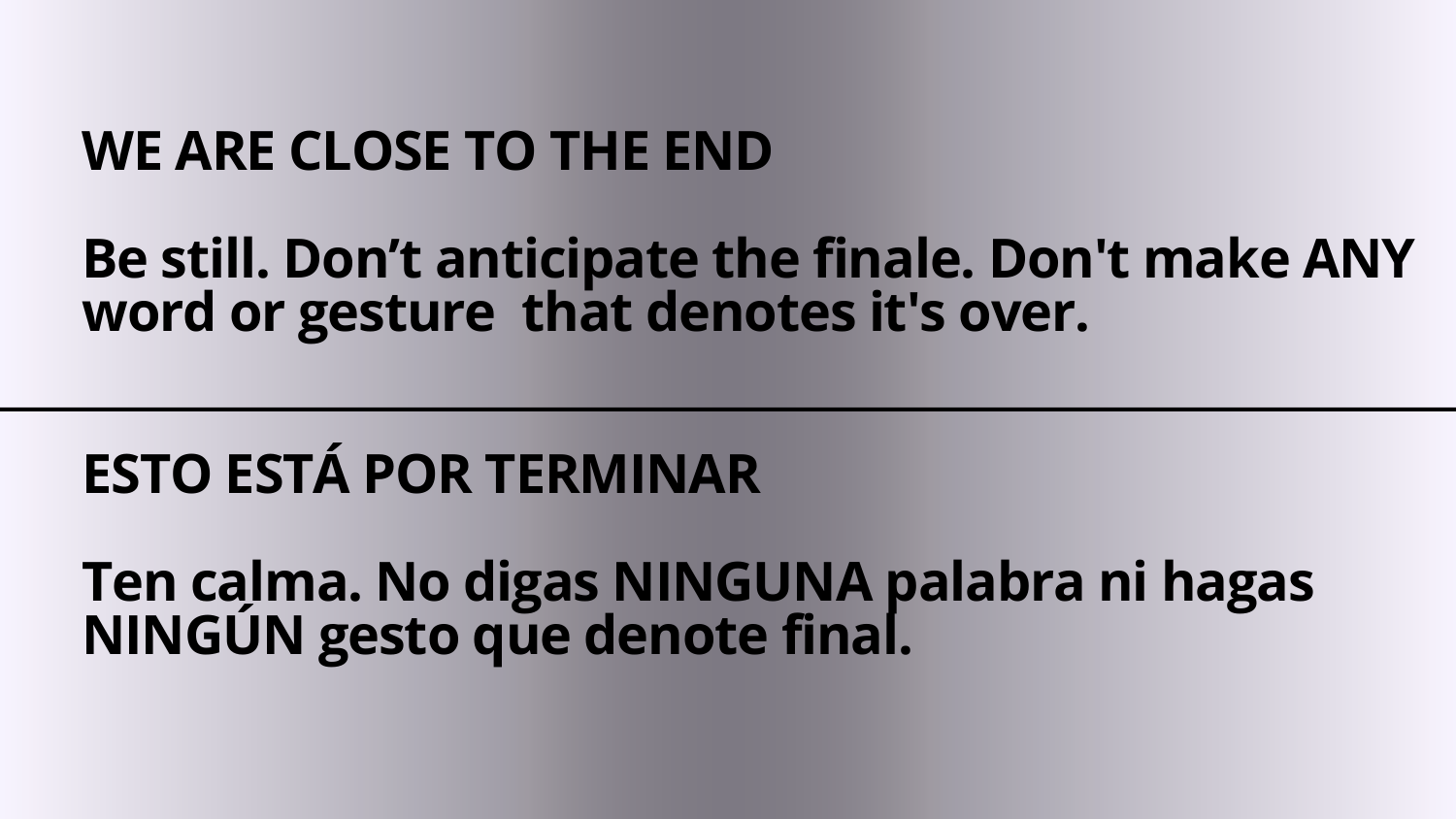## **THE MOST IMPORTANT MOMENT IS YET TO HAPPEN**

# **LO MÁS IMPORTANTE AÚN ESTÁ POR OCURRIR**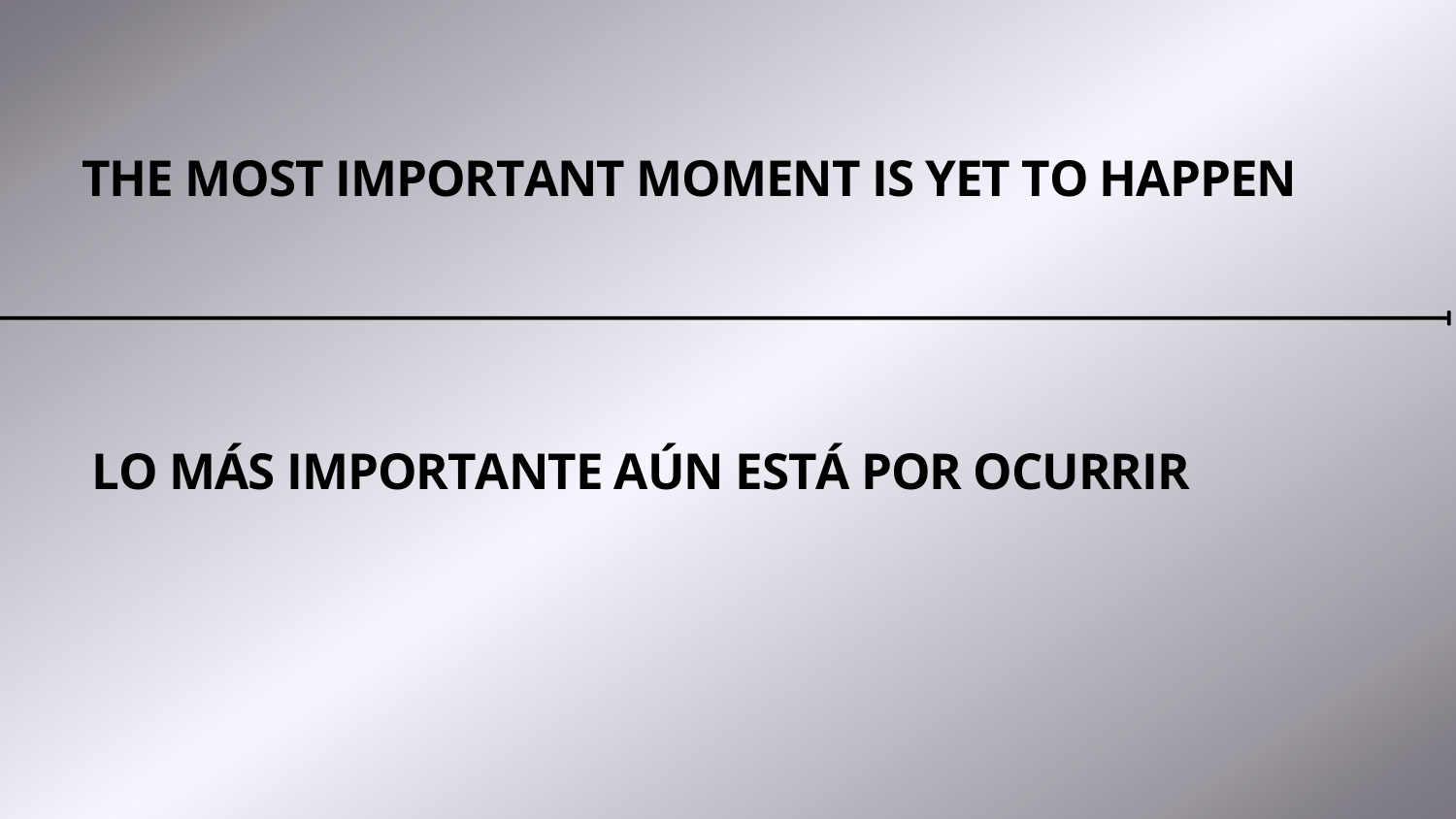# **BE STILL HOLD THE SILENCE**

# **DON'T ANTICIPATE THE FINALE**

# **WE ARE ALL HERE HOLDING THE SPACE TOGETHER**

# **¡NO TE MUEVAS! MANTÉN EL**

**SILENCIO**

# **NO ANTICIPES EL**

**FINAL**

# **TODES JUNTES ESTAMOS AQUÍ SOSTENIENDO EL**

**ESPACIO**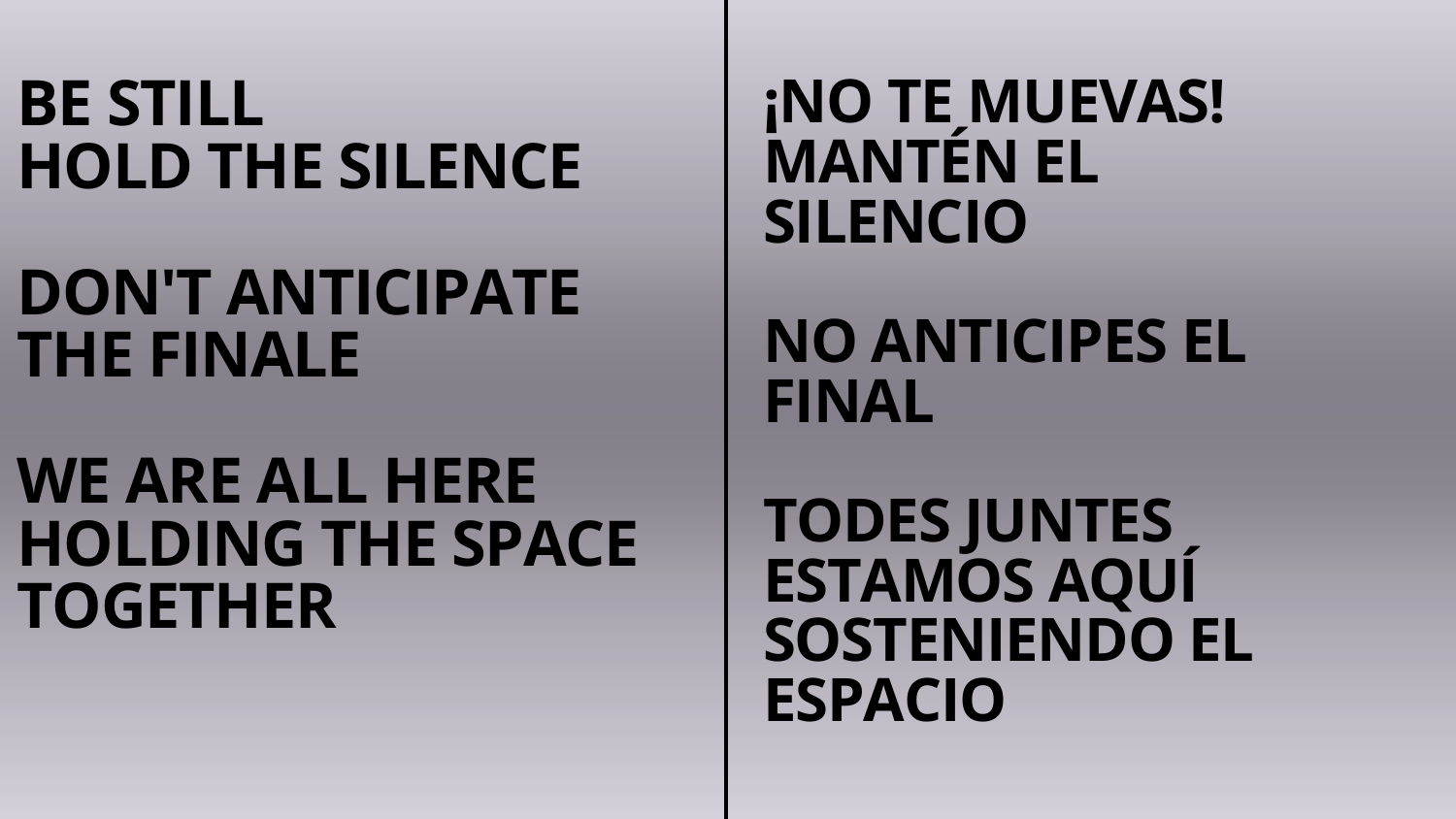### **LISTEN ESCUCHA**

**UNIVERS VIA LACTEA** SKY, STARS, **GARDEN NIGHT DAY** EARTH, plants cars birds building **WALLS** Powder insects bodies fluids stones neurons **DEATH** Cells Skin **Voices** Dances Death-lifes /Life - deaths

**UNIVERSO VÍA LÁCTEA** CIELO, ESTRELLAS, JARDÍN **NOCHE** DÍA TIERRA, PLANTAS, coches, pájaros, edificio, **PAREDES** Refrigerator Cafetera Polvo insectos cuerpos fluidos piedras neuronas **MUERTE** Células Piel **Voces** Danzas Muertes-vidas Vida-muertes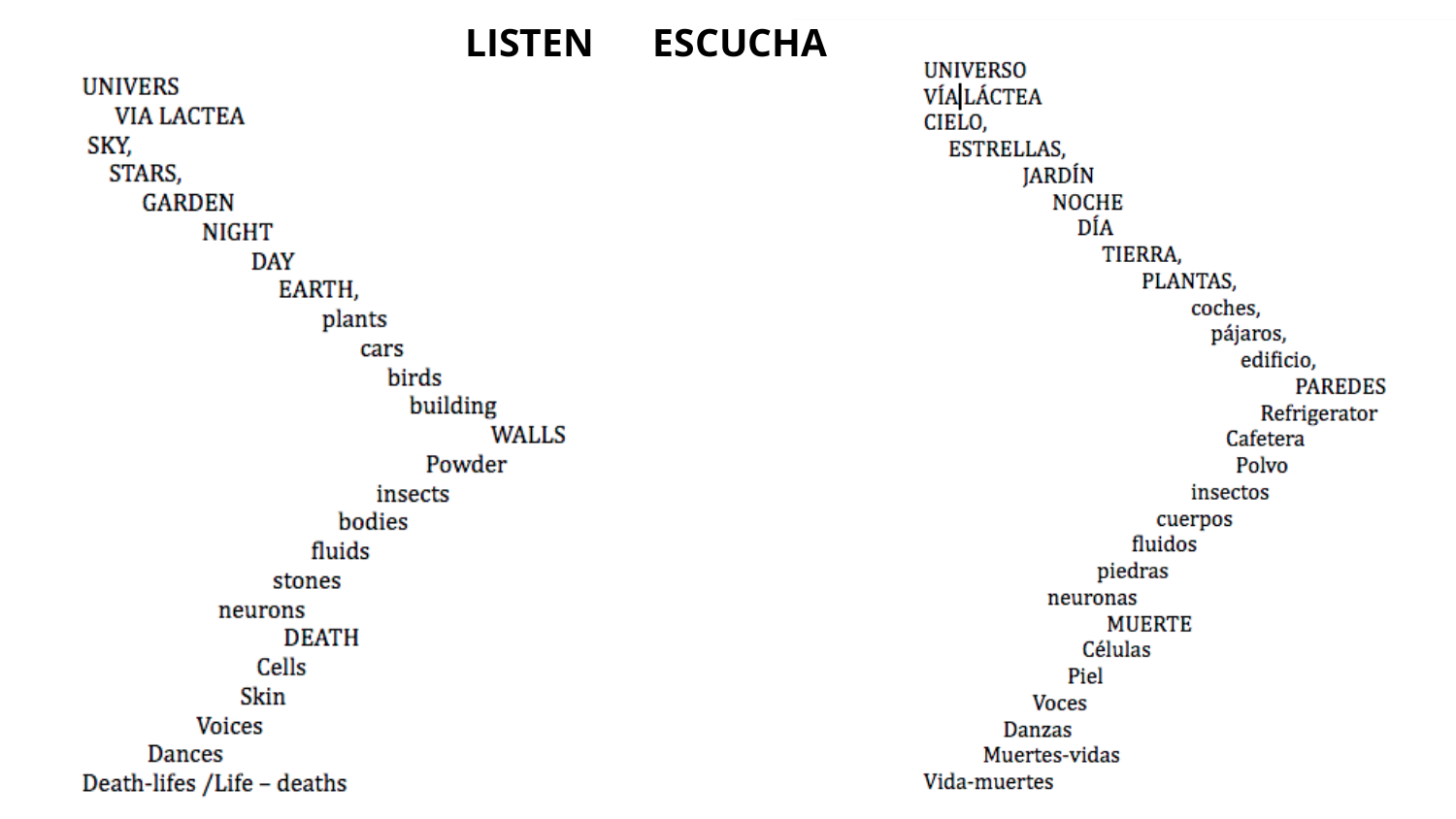### **¿QUE HAY CUANDO TODO SE HA IDO?**

- **¿Qué escuchas cuando todo se ha ido?**
	- **¿Qué oyes?**
	- **¿Qué sientes?**
	- **¿Qué percibes?**
	- **¿Qué saboreas?**
	- **¿A qué HUELE?**

### **WHAT IS THERE WHEN EVERYTHING IS GONE?**

**What do you listen to when everything is gone?**

**What do you hear?**

**What do you sence?**

**What do you feel?**

**What do you taste?**

**How does it SMELL?**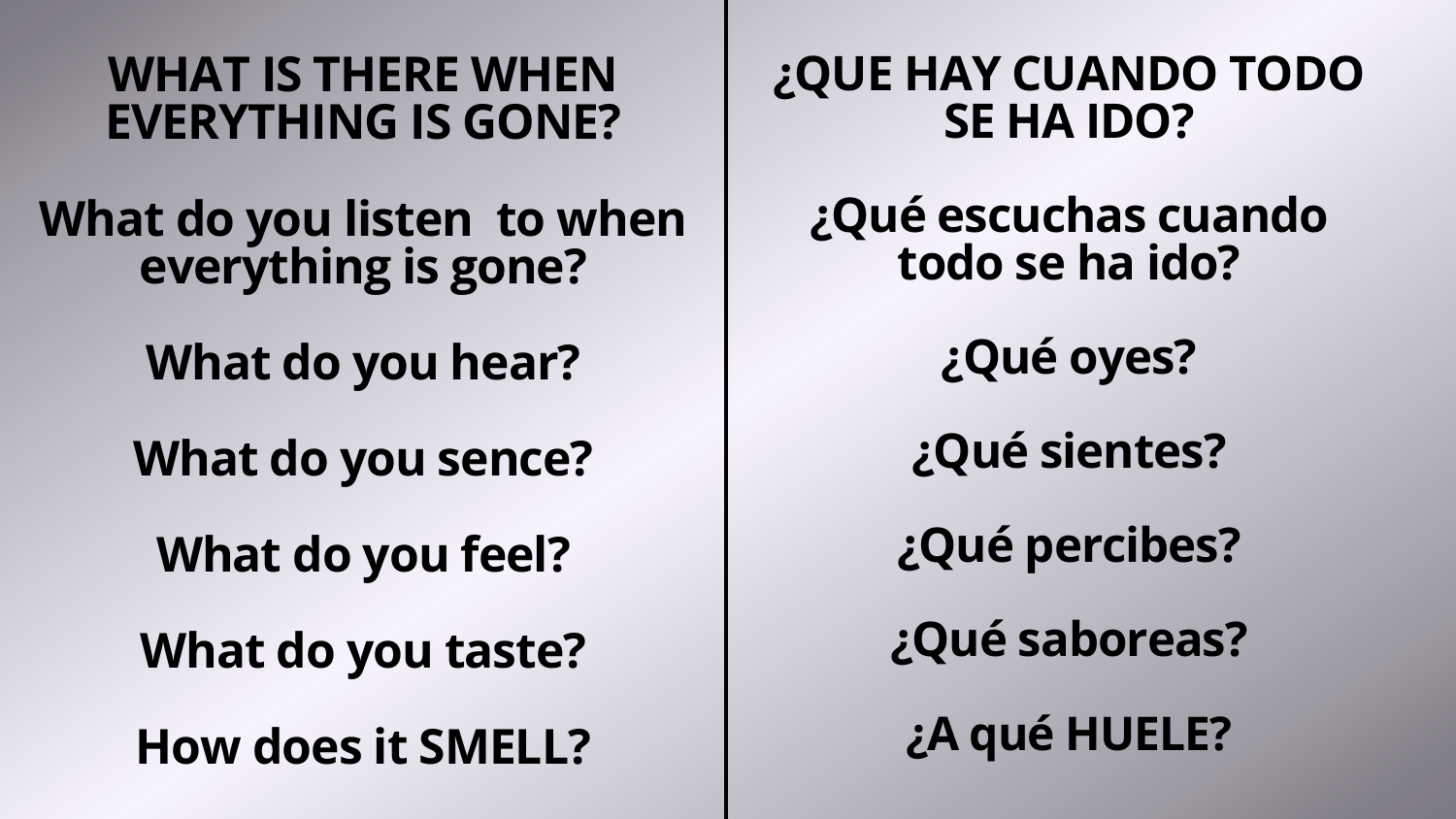### **The RECIPE is DONE. It TASTES delicious.**

**SHARING IT WITH YOUR LOVED ONES (including pets, objects, you) in different WAYS, will be a natural consequence.**

> **To Love is normal. DYING IS NATURAL.**

**During the HOURS or DAYS AFTERWARDS, see how Mystery appears in an unexpected time, weight, TEXTURE, FRAME,tissue… Watch your dreams.… don't interfere, don't hold back. LET IT GROW!**

### **La RECETA está HECHA. SABE deliciosa.**

**COMPARTIR CON TUS SERES QUERIDOS (incluyendo objetos, mascotas, a ti) de diferentes maneras, será una consecuencia natural.**

### **Amar es normal. MORIR ES NATURAL.**

**Durante las HORAS o DÍAS posteriores, observa cómo Misterio aparece en momentos inesperados, en diferentes materialidades,texturas, encuadres, tejidos... Observa tus sueños, … no interfieras, nada sostengas, ¡DEJA QUE CREZCA!**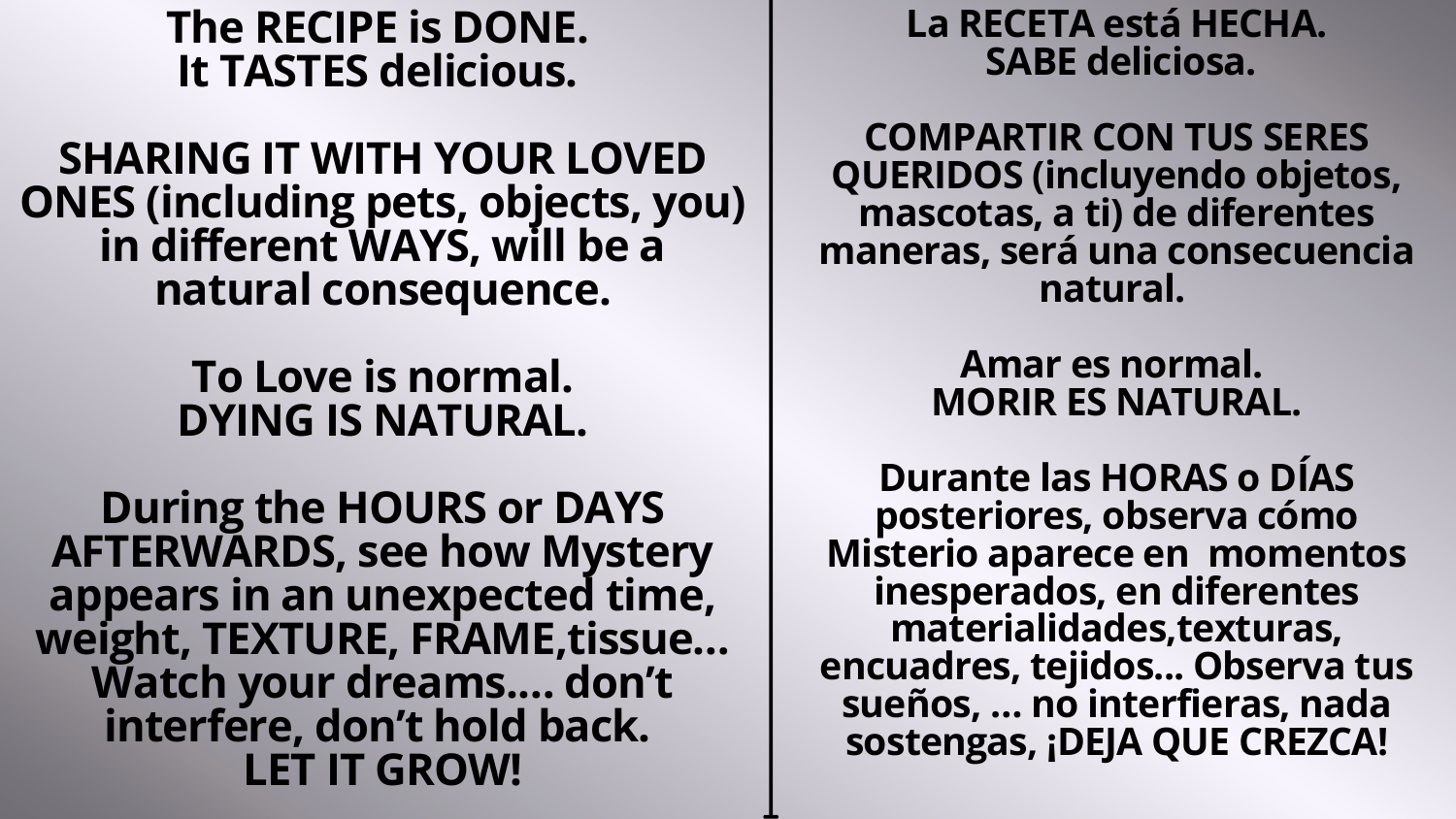### **THANK YOU FOR KEEPING MYSTERY ALIVE.**

**If it comes from your heart: take a picture, a video, write something , make a drawing. Please share it with us.**

**Facebook: @laurariosdanza @idocde**

**Instagram @IDOCDE @lady\_psoas**

**Remember that if you want, you can save the chat**

**You can visit the archive of this residence at: https://mistery.glitch.me/**

### **GRACIAS POR MANTENER MISTERIO**

**VIVO.**

**un dibujo.**

**Facebook: @idocde**

- **Si te viene del corazón: toma una foto, haz un video, escribe algo, haz Por favor compártelo con nosotres.**
- **@laurariosdanza**
	-
- **Recuerda que si quieres, puedes**
- **Puedes revisar el archivo de esta https://mistery.glitch.me/**

**Instagram @IDOCDE @lady\_psoas**

**salvar el chat**

**residencia en**